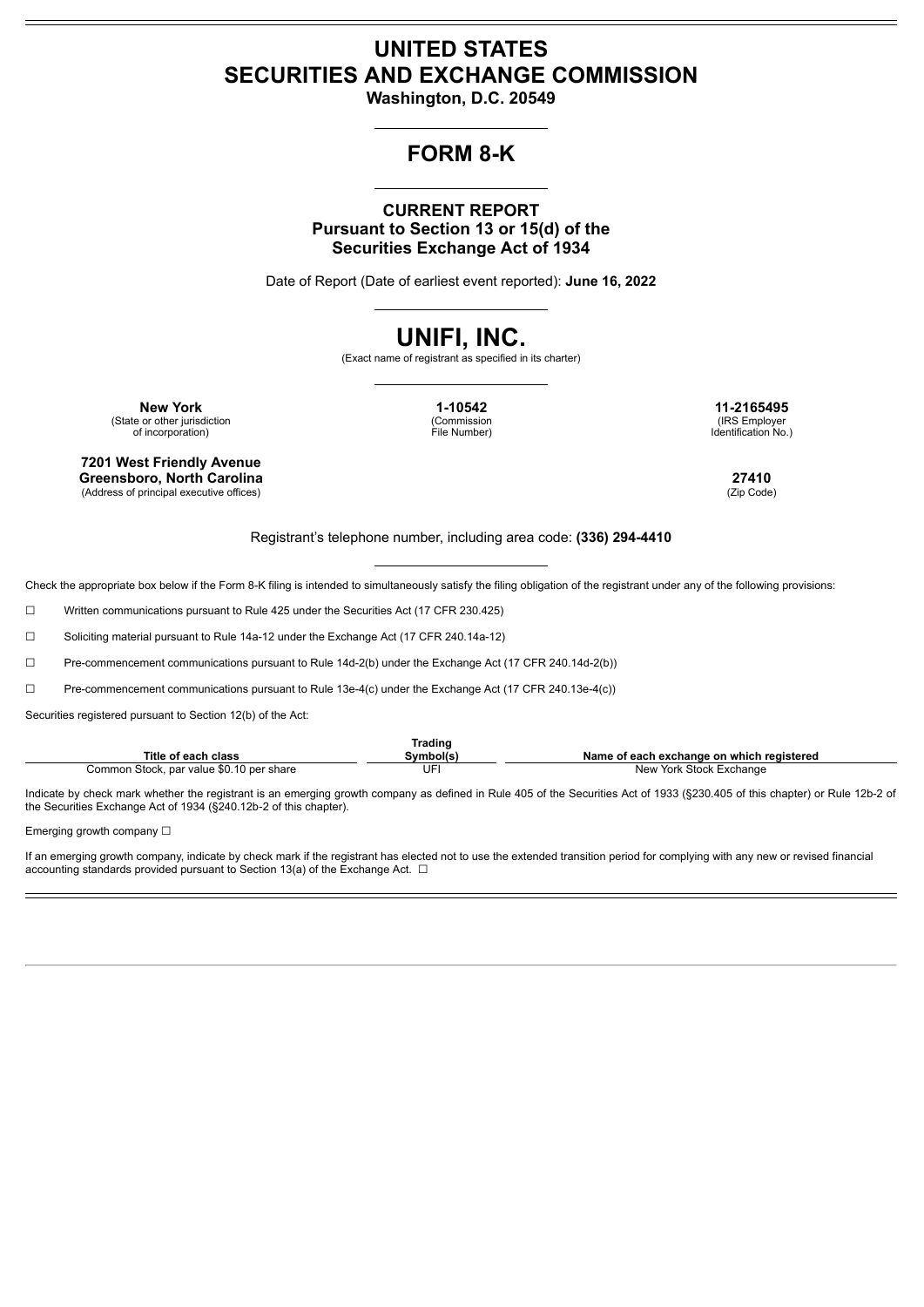#### Item 5.02. Departure of Directors or Certain Officers; Election of Directors; Appointment of Certain Officers; Compensatory Arrangements of Certain **Officers.**

(b) On June 16, 2022, James M. Kilts notified Unifi, Inc. (the "Company") of his retirement, effective July 3, 2022, from the Company's Board of Directors (the "Board") and from his position as a member of the Compensation Committee of the Board. Mr. Kilts has been a valuable member of the Board since 2016. Mr. Kilts' decision to retire was not the result of any disagreement with the Company on any matter relating to the Company's operations, policies, or practices. In connection with the retirement of Mr. Kilts, the Board reduced its size to eight members, effective July 3, 2022.